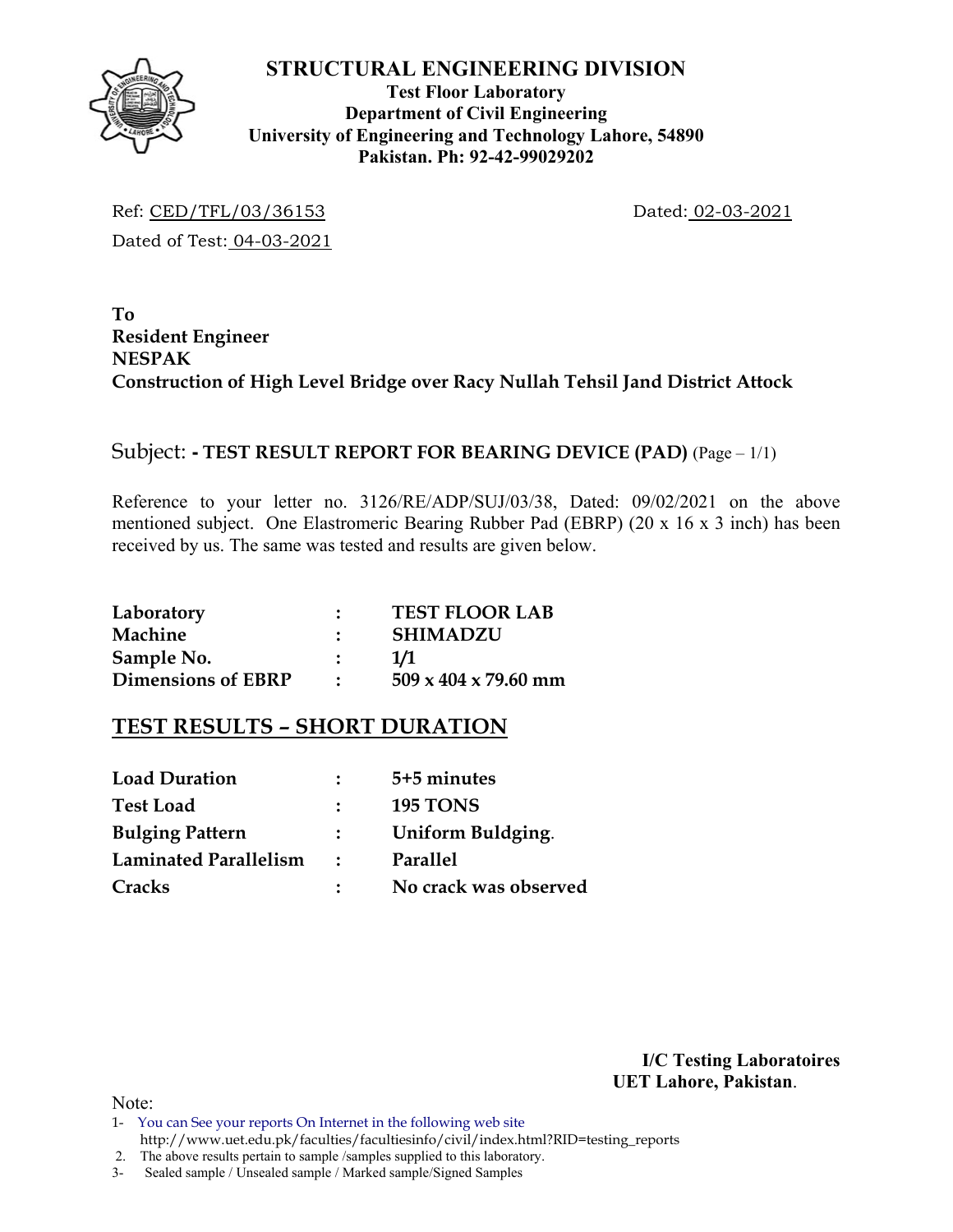

### **Test Floor Laboratory Department of Civil Engineering University of Engineering and Technology Lahore, 54890 Pakistan. Ph: 92-42-99029202**

To, Assistant Resident Engineer AR Engineers Construction of Jewel -1 Apartment Plaza at Gulberg-3, Lahore

Reference # CED/TFL **36158** (Dr. Usman Akmal) Dated: 03-03-2021 Reference of the request letter # ARST-009 Dated: 03-03-2021

## **Tension Test Report** (Page -1/1) Date of Test 04-03-2021 Gauge length 8 inches Description Deformed Steel Bar Tensile and Bend Test as per ASTM-A615

| Sr. No.      | Weight                                        |                          | Diameter/<br>size       |                          | Area<br>$(in^2)$         | <b>Yield load</b> | <b>Breaking</b><br>Load |         | <b>Yield Stress</b><br>(psi)                                    |                | <b>Ultimate Stress</b><br>(psi) | Elongation               | % Elongation             | Remarks |  |  |  |  |  |  |  |  |  |  |
|--------------|-----------------------------------------------|--------------------------|-------------------------|--------------------------|--------------------------|-------------------|-------------------------|---------|-----------------------------------------------------------------|----------------|---------------------------------|--------------------------|--------------------------|---------|--|--|--|--|--|--|--|--|--|--|
|              | (1bs/ft)                                      | Nominal<br>$(\#)$        | <b>Actual</b><br>(inch) | Nominal                  | Actual                   | (kg)              | (kg)                    | Nominal | Actual                                                          | Nominal        | <b>Actual</b>                   | (inch)                   |                          |         |  |  |  |  |  |  |  |  |  |  |
| 1            | 0.365                                         | $\overline{3}$           | 0.370                   | 0.11                     | 0.107                    | 3400              | 4600                    | 68200   | 69830                                                           | 92200          | 94500                           | 1.10                     | 13.8                     |         |  |  |  |  |  |  |  |  |  |  |
| $\mathbf{2}$ | 0.366                                         | $\mathbf{3}$             | 0.370                   | 0.11                     | 0.107                    | 3400              | 4600                    | 68200   | 69750                                                           | 92200          | 94400                           | 1.10                     | 13.8                     |         |  |  |  |  |  |  |  |  |  |  |
|              |                                               | $\overline{\phantom{0}}$ |                         |                          |                          |                   |                         |         |                                                                 |                |                                 |                          |                          |         |  |  |  |  |  |  |  |  |  |  |
|              | $\blacksquare$                                | $\overline{\phantom{0}}$ |                         | Ξ.                       |                          |                   |                         |         |                                                                 | $\blacksquare$ | $\blacksquare$                  | $\blacksquare$           |                          |         |  |  |  |  |  |  |  |  |  |  |
|              |                                               | $\overline{\phantom{0}}$ |                         | $\overline{\phantom{0}}$ | $\overline{\phantom{0}}$ |                   |                         |         |                                                                 |                | $\overline{\phantom{0}}$        | $\overline{\phantom{0}}$ |                          |         |  |  |  |  |  |  |  |  |  |  |
|              |                                               | $\overline{\phantom{0}}$ |                         |                          |                          |                   |                         |         |                                                                 |                |                                 | $\overline{\phantom{0}}$ | $\overline{\phantom{0}}$ |         |  |  |  |  |  |  |  |  |  |  |
|              |                                               |                          |                         |                          |                          |                   |                         |         | Note: only two samples for tensile and one sample for bend test |                |                                 |                          |                          |         |  |  |  |  |  |  |  |  |  |  |
|              |                                               |                          |                         |                          |                          |                   |                         |         |                                                                 |                |                                 |                          |                          |         |  |  |  |  |  |  |  |  |  |  |
|              |                                               |                          |                         |                          |                          |                   | <b>Bend Test</b>        |         |                                                                 |                |                                 |                          |                          |         |  |  |  |  |  |  |  |  |  |  |
|              | #3 Bar Bend Test Through 180° is Satisfactory |                          |                         |                          |                          |                   |                         |         |                                                                 |                |                                 |                          |                          |         |  |  |  |  |  |  |  |  |  |  |
|              |                                               |                          |                         |                          |                          |                   |                         |         |                                                                 |                |                                 |                          |                          |         |  |  |  |  |  |  |  |  |  |  |
|              |                                               |                          |                         |                          |                          |                   |                         |         |                                                                 |                |                                 |                          |                          |         |  |  |  |  |  |  |  |  |  |  |

**I/C Testing Laboratoires UET Lahore, Pakistan**.

Note:

- 1- You can See your reports On Internet in the following web site http://www.uet.edu.pk/faculties/facultiesinfo/civil/index.html?RID=testing\_reports
- 2. The above results pertain to sample /samples supplied to this laboratory.
- 3- Sealed sample / Unsealed sample / Marked sample/Signed Samples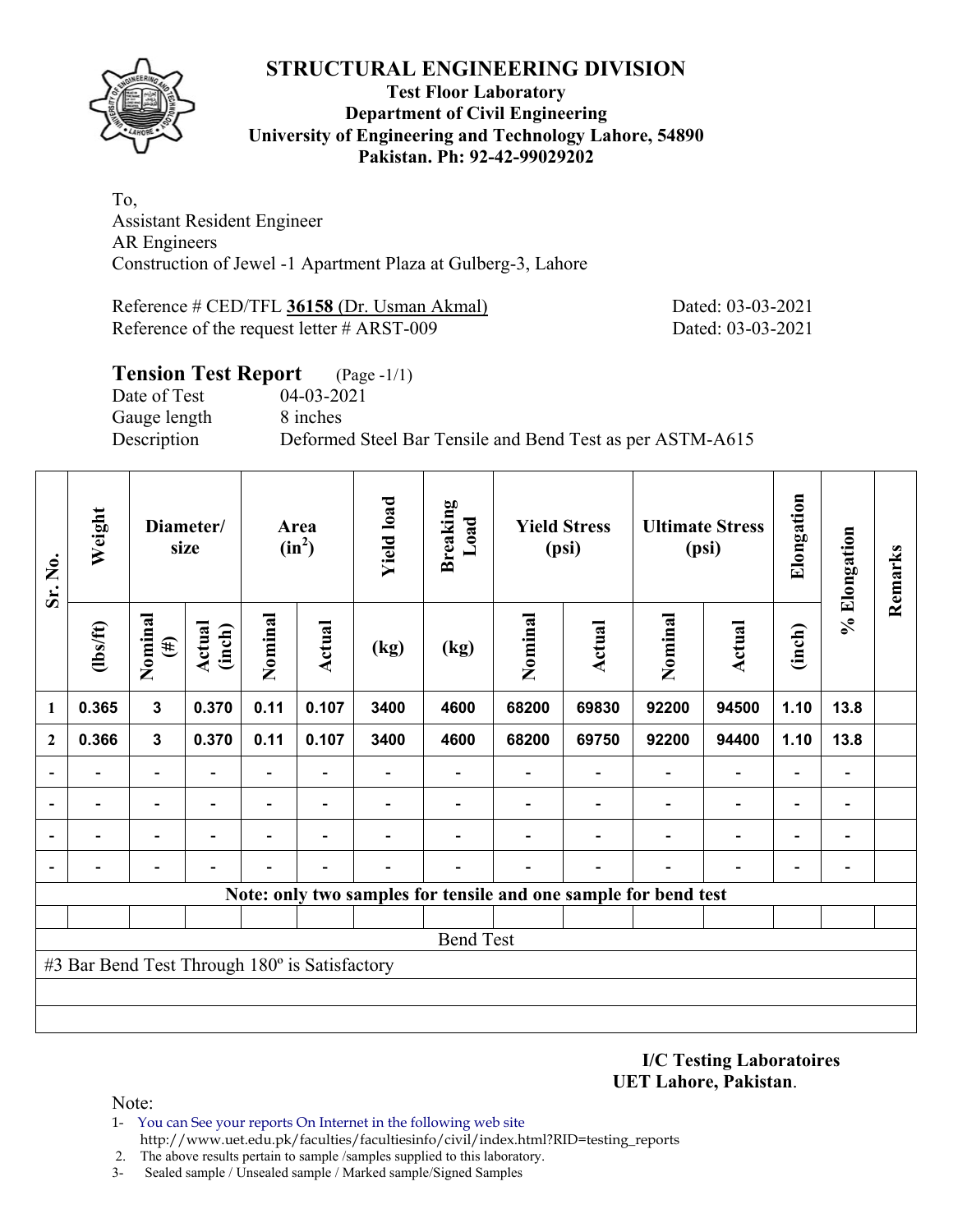

### **Test Floor Laboratory Department of Civil Engineering University of Engineering and Technology Lahore, 54890 Pakistan. Ph: 92-42-99029202**

To, M/S Defence Housing Authority. Lahore Cantt (Const of Addl Rooms at DHA MTL Sector-B Town Ph-IX) – (M/s Tahira Const.)

| Reference # CED/TFL 36159 (Dr. Usman Akmal)              | Dated: 03-03-2021 |
|----------------------------------------------------------|-------------------|
| Reference of the request letter $\# 408/241/E/Lab/40/33$ | Dated: 02-03-2021 |

## **Tension Test Report** (Page -1/1)

Gauge length 8 inches

Date of Test 04-03-2021 Description Deformed Steel Bar Tensile and Bend Test as per ASTM-A615

| Sr. No.          | Weight                                        |                          | Diameter/<br>size        |                          | Area<br>$(in^2)$         | <b>Yield load</b>        | <b>Breaking</b><br>Load |         | <b>Yield Stress</b><br>(psi) |                                                                 | <b>Ultimate Stress</b><br>(psi) | Elongation               | % Elongation             | Remarks          |
|------------------|-----------------------------------------------|--------------------------|--------------------------|--------------------------|--------------------------|--------------------------|-------------------------|---------|------------------------------|-----------------------------------------------------------------|---------------------------------|--------------------------|--------------------------|------------------|
|                  | $\frac{2}{10}$                                | Nominal<br>$(\#)$        | Actual<br>(inch)         | Nominal                  | <b>Actual</b>            | (kg)                     | (kg)                    | Nominal | Actual                       | Nominal                                                         | <b>Actual</b>                   | (inch)                   |                          |                  |
| $\mathbf{1}$     | 0.374                                         | $\mathbf{3}$             | 0.374                    | 0.11                     | 0.110                    | 3300                     | 4900                    | 66200   | 66180                        | 98200                                                           | 98300                           | 1.10                     | 13.8                     |                  |
| $\boldsymbol{2}$ | 0.375                                         | $\mathbf{3}$             | 0.375                    | 0.11                     | 0.110                    | 3200                     | 4700                    | 64200   | 64010                        | 94200                                                           | 94100                           | 1.20                     | 15.0                     | Ittefaq<br>Steel |
| $\overline{a}$   | -                                             | $\overline{\phantom{a}}$ |                          |                          |                          |                          |                         |         |                              | $\blacksquare$                                                  | $\overline{\phantom{a}}$        | $\overline{\phantom{a}}$ |                          |                  |
| $\overline{a}$   | $\overline{\phantom{0}}$                      | $\blacksquare$           | $\overline{\phantom{a}}$ | $\overline{\phantom{0}}$ | $\overline{\phantom{a}}$ |                          |                         |         | $\overline{\phantom{a}}$     | $\blacksquare$                                                  | $\overline{\phantom{a}}$        | $\overline{\phantom{a}}$ | $\overline{\phantom{0}}$ |                  |
|                  | Ξ.                                            | $\overline{\phantom{a}}$ | ۰                        | $\blacksquare$           | $\overline{\phantom{a}}$ |                          |                         |         |                              | ۰                                                               | $\blacksquare$                  | $\overline{\phantom{0}}$ | $\blacksquare$           |                  |
|                  | $\overline{\phantom{0}}$                      | $\overline{\phantom{a}}$ | $\overline{\phantom{0}}$ | $\overline{\phantom{0}}$ | $\overline{\phantom{a}}$ | $\overline{\phantom{0}}$ |                         |         | $\overline{\phantom{0}}$     | $\overline{\phantom{a}}$                                        | $\overline{a}$                  | $\overline{\phantom{a}}$ | $\overline{\phantom{0}}$ |                  |
|                  |                                               |                          |                          |                          |                          |                          |                         |         |                              | Note: only two samples for tensile and one sample for bend test |                                 |                          |                          |                  |
|                  |                                               |                          |                          |                          |                          |                          |                         |         |                              |                                                                 |                                 |                          |                          |                  |
|                  |                                               |                          |                          |                          |                          |                          | <b>Bend Test</b>        |         |                              |                                                                 |                                 |                          |                          |                  |
|                  | #3 Bar Bend Test Through 180° is Satisfactory |                          |                          |                          |                          |                          |                         |         |                              |                                                                 |                                 |                          |                          |                  |
|                  |                                               |                          |                          |                          |                          |                          |                         |         |                              |                                                                 |                                 |                          |                          |                  |
|                  |                                               |                          |                          |                          |                          |                          |                         |         |                              |                                                                 |                                 |                          |                          |                  |

**I/C Testing Laboratoires UET Lahore, Pakistan**.

Note:

1- You can See your reports On Internet in the following web site http://www.uet.edu.pk/faculties/facultiesinfo/civil/index.html?RID=testing\_reports

2. The above results pertain to sample /samples supplied to this laboratory.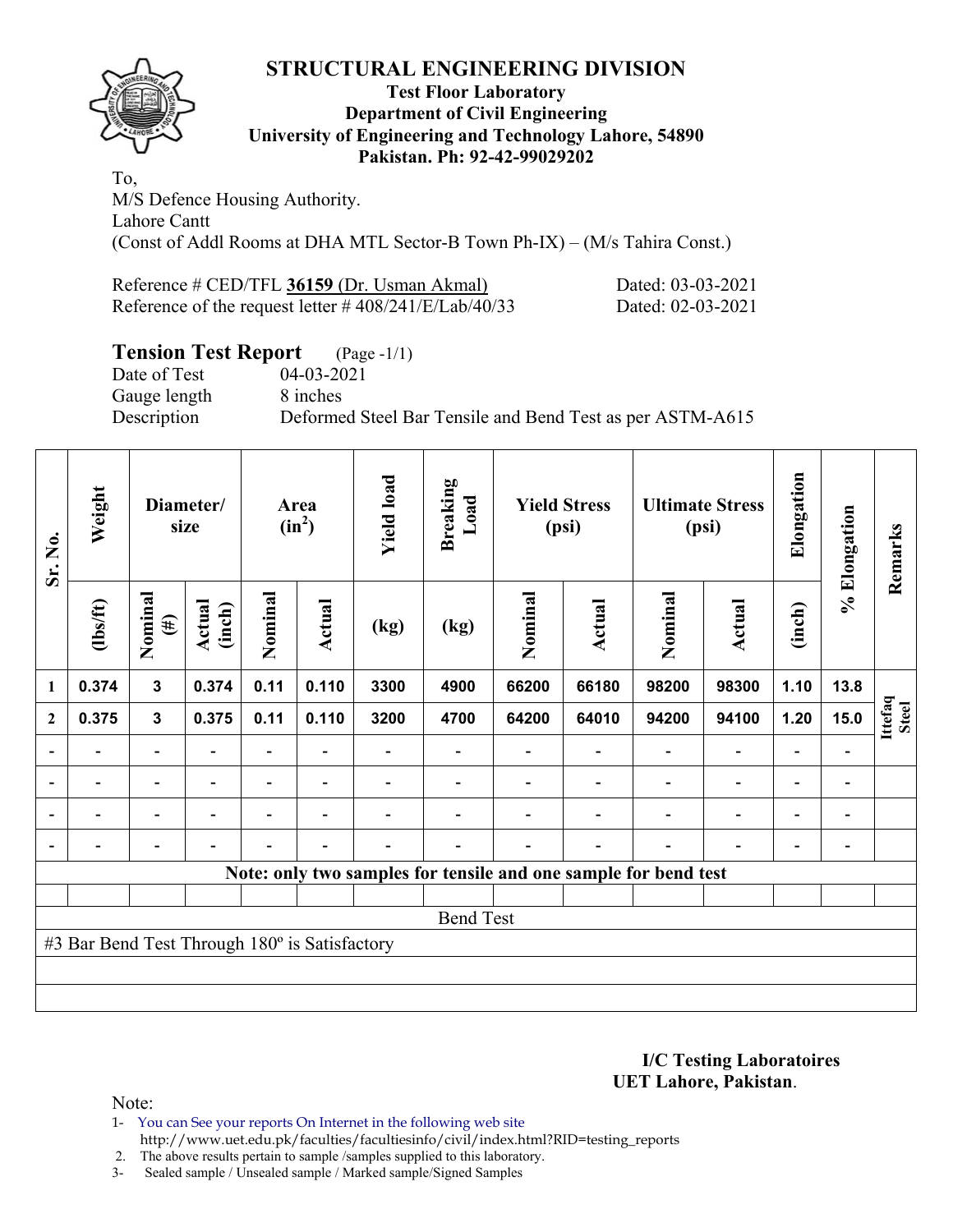

### **Test Floor Laboratory Department of Civil Engineering University of Engineering and Technology Lahore, 54890 Pakistan. Ph: 92-42-99029202**

To, Resident Engineer NESPAK Establishment of U.E.T Lahore Sub Campus at Narowal – Construction of Boys Hostel (Balance Works) Reference # CED/TFL **36160** (Dr. Usman Akmal) Dated: 03-03-2021 Reference of the request letter # 3863/13/SYA/Labtesting/288 Dated: 17-02-2021

# **Tension Test Report** (Page -1/1)

Date of Test 04-03-2021 Gauge length 8 inches

Description Deformed Steel Bar Tensile and Bend Test as per ASTM-A615

| Sr. No.                  | Weight                                        | Diameter/<br>size        |                  |         | Area<br>$(in^2)$ | <b>Yield load</b> | <b>Breaking</b><br>Load |         | <b>Yield Stress</b><br>(psi)                                    |         | <b>Ultimate Stress</b><br>(psi) | Elongation               | % Elongation                 | Remarks                 |
|--------------------------|-----------------------------------------------|--------------------------|------------------|---------|------------------|-------------------|-------------------------|---------|-----------------------------------------------------------------|---------|---------------------------------|--------------------------|------------------------------|-------------------------|
|                          | $\frac{2}{10}$                                | Nominal<br>$(\#)$        | Actual<br>(inch) | Nominal | <b>Actual</b>    | (kg)              | (kg)                    | Nominal | Actual                                                          | Nominal | Actual                          | (inch)                   |                              |                         |
| 1                        | 0.369                                         | $\mathbf{3}$             | 0.371            | 0.11    | 0.108            | 4000              | 4900                    | 80200   | 81350                                                           | 98200   | 99700                           | 0.90                     | 11.3                         |                         |
| $\mathbf{2}$             | 0.365                                         | $\mathbf{3}$             | 0.370            | 0.11    | 0.107            | 3900              | 4900                    | 78200   | 80140                                                           | 98200   | 100700                          | 0.80                     | 10.0                         | <b>Steel</b>            |
|                          |                                               | $\blacksquare$           |                  |         |                  |                   |                         |         |                                                                 |         |                                 |                          |                              | $\overline{\mathbf{s}}$ |
| $\overline{\phantom{0}}$ | $\overline{\phantom{0}}$                      | -                        |                  |         | $\blacksquare$   |                   |                         |         |                                                                 |         | $\overline{\phantom{0}}$        | $\blacksquare$           | $\qquad \qquad \blacksquare$ |                         |
| $\blacksquare$           | $\blacksquare$                                | Ξ.                       |                  |         |                  |                   |                         |         |                                                                 |         | $\overline{\phantom{0}}$        | $\blacksquare$           | $\overline{\phantom{0}}$     |                         |
|                          | -                                             | $\overline{\phantom{0}}$ |                  | -       | ٠                |                   |                         |         |                                                                 |         | $\overline{\phantom{0}}$        | $\overline{\phantom{0}}$ | $\overline{a}$               |                         |
|                          |                                               |                          |                  |         |                  |                   |                         |         | Note: only two samples for tensile and one sample for bend test |         |                                 |                          |                              |                         |
|                          |                                               |                          |                  |         |                  |                   |                         |         |                                                                 |         |                                 |                          |                              |                         |
|                          |                                               |                          |                  |         |                  |                   | <b>Bend Test</b>        |         |                                                                 |         |                                 |                          |                              |                         |
|                          | #3 Bar Bend Test Through 180° is Satisfactory |                          |                  |         |                  |                   |                         |         |                                                                 |         |                                 |                          |                              |                         |
|                          |                                               |                          |                  |         |                  |                   |                         |         |                                                                 |         |                                 |                          |                              |                         |
|                          |                                               |                          |                  |         |                  |                   |                         |         |                                                                 |         |                                 |                          |                              |                         |

**I/C Testing Laboratoires UET Lahore, Pakistan**.

Note:

1- You can See your reports On Internet in the following web site http://www.uet.edu.pk/faculties/facultiesinfo/civil/index.html?RID=testing\_reports

2. The above results pertain to sample /samples supplied to this laboratory.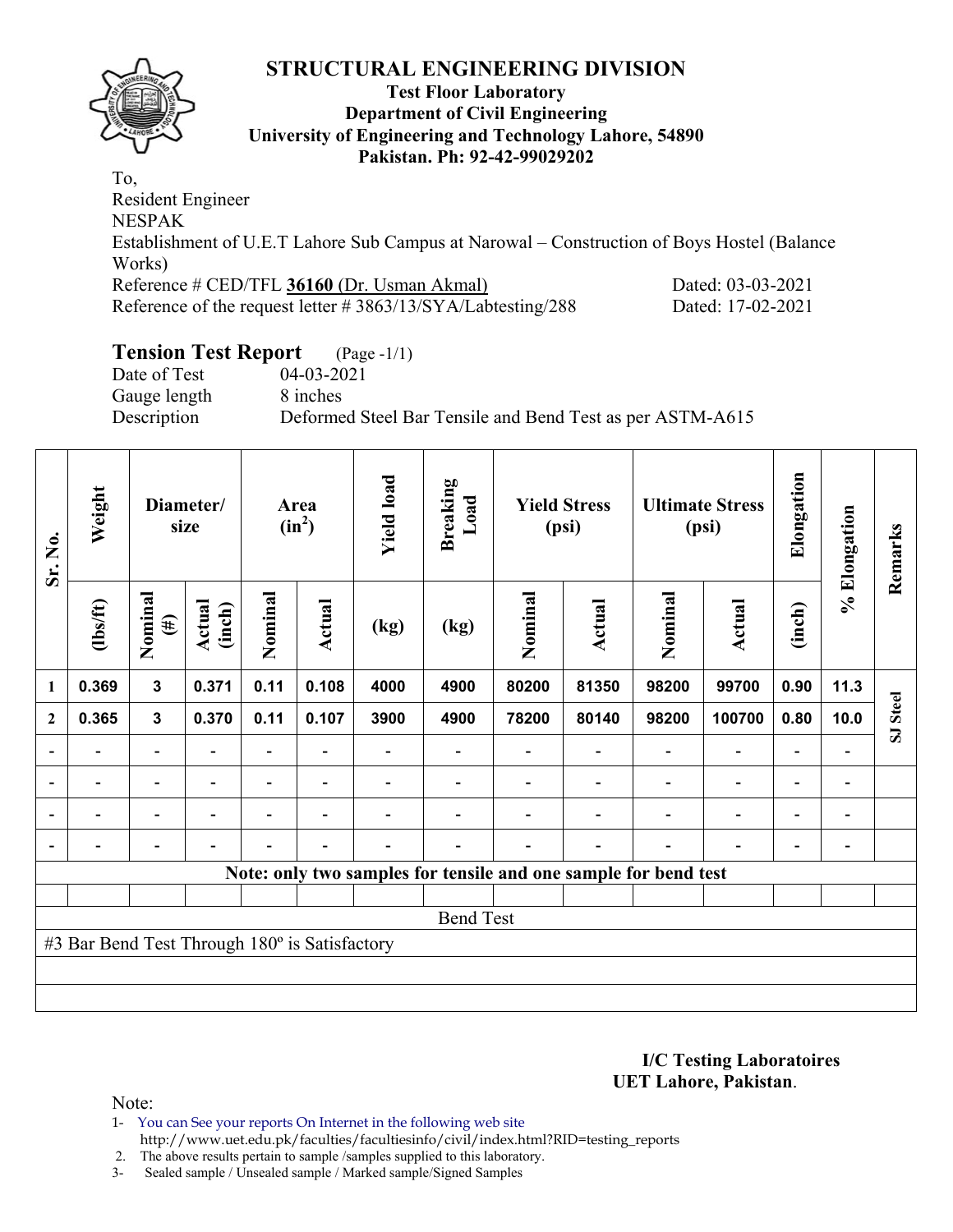

### **Test Floor Laboratory Department of Civil Engineering University of Engineering and Technology Lahore, 54890 Pakistan. Ph: 92-42-99029202**

To, Resident Engineer NESPAK Establishment of U.E.T Lahore Sub Campus at Narowal – Construction of Boys Hostel (Balance Works) Reference # CED/TFL **36161** (Dr. Usman Akmal) Dated: 03-03-2021 Reference of the request letter # 3863/13/SYA/Labtesting/296 Dated: 26-02-2021

# **Tension Test Report** (Page -1/1)

Date of Test 04-03-2021 Gauge length 8 inches

Description Deformed Steel Bar Tensile and Bend Test as per ASTM-A615

| Sr. No.                  | Weight                                        | Diameter/<br>size        |                          |                          | Area<br>$(in^2)$         | <b>Yield load</b> | <b>Breaking</b><br>Load |         | <b>Yield Stress</b><br>(psi) |                                                                 | <b>Ultimate Stress</b><br>(psi) | Elongation               | % Elongation                 | Remarks      |
|--------------------------|-----------------------------------------------|--------------------------|--------------------------|--------------------------|--------------------------|-------------------|-------------------------|---------|------------------------------|-----------------------------------------------------------------|---------------------------------|--------------------------|------------------------------|--------------|
|                          | $\frac{2}{10}$                                | Nominal<br>$(\#)$        | Actual<br>(inch)         | Nominal                  | <b>Actual</b>            | (kg)              | (kg)                    | Nominal | Actual                       | Nominal                                                         | <b>Actual</b>                   | (inch)                   |                              |              |
| $\mathbf{1}$             | 0.376                                         | 3                        | 0.375                    | 0.11                     | 0.110                    | 3800              | 5200                    | 76200   | 75880                        | 104200                                                          | 103900                          | 1.20                     | 15.0                         |              |
| $\mathbf{2}$             | 0.375                                         | $\mathbf{3}$             | 0.375                    | 0.11                     | 0.110                    | 3800              | 5200                    | 76200   | 76010                        | 104200                                                          | 104100                          | 1.20                     | 15.0                         | <b>Steel</b> |
|                          |                                               | $\overline{\phantom{0}}$ |                          |                          |                          |                   |                         |         |                              |                                                                 |                                 |                          |                              | E            |
| $\overline{\phantom{0}}$ | $\overline{\phantom{a}}$                      | $\overline{\phantom{0}}$ | $\blacksquare$           | $\blacksquare$           | $\overline{\phantom{a}}$ |                   |                         |         |                              |                                                                 | $\blacksquare$                  | $\blacksquare$           | $\qquad \qquad \blacksquare$ |              |
|                          | $\overline{a}$                                | $\overline{\phantom{0}}$ |                          | -                        | ۰                        |                   |                         |         |                              |                                                                 | $\overline{\phantom{0}}$        | $\overline{\phantom{0}}$ | $\qquad \qquad \blacksquare$ |              |
|                          |                                               | $\overline{\phantom{0}}$ | $\overline{\phantom{0}}$ | $\overline{\phantom{0}}$ | $\blacksquare$           |                   |                         |         |                              |                                                                 | $\overline{\phantom{a}}$        | $\overline{\phantom{0}}$ |                              |              |
|                          |                                               |                          |                          |                          |                          |                   |                         |         |                              | Note: only two samples for tensile and one sample for bend test |                                 |                          |                              |              |
|                          |                                               |                          |                          |                          |                          |                   |                         |         |                              |                                                                 |                                 |                          |                              |              |
|                          |                                               |                          |                          |                          |                          |                   | <b>Bend Test</b>        |         |                              |                                                                 |                                 |                          |                              |              |
|                          | #3 Bar Bend Test Through 180° is Satisfactory |                          |                          |                          |                          |                   |                         |         |                              |                                                                 |                                 |                          |                              |              |
|                          |                                               |                          |                          |                          |                          |                   |                         |         |                              |                                                                 |                                 |                          |                              |              |
|                          |                                               |                          |                          |                          |                          |                   |                         |         |                              |                                                                 |                                 |                          |                              |              |

**I/C Testing Laboratoires UET Lahore, Pakistan**.

Note:

1- You can See your reports On Internet in the following web site http://www.uet.edu.pk/faculties/facultiesinfo/civil/index.html?RID=testing\_reports

2. The above results pertain to sample /samples supplied to this laboratory.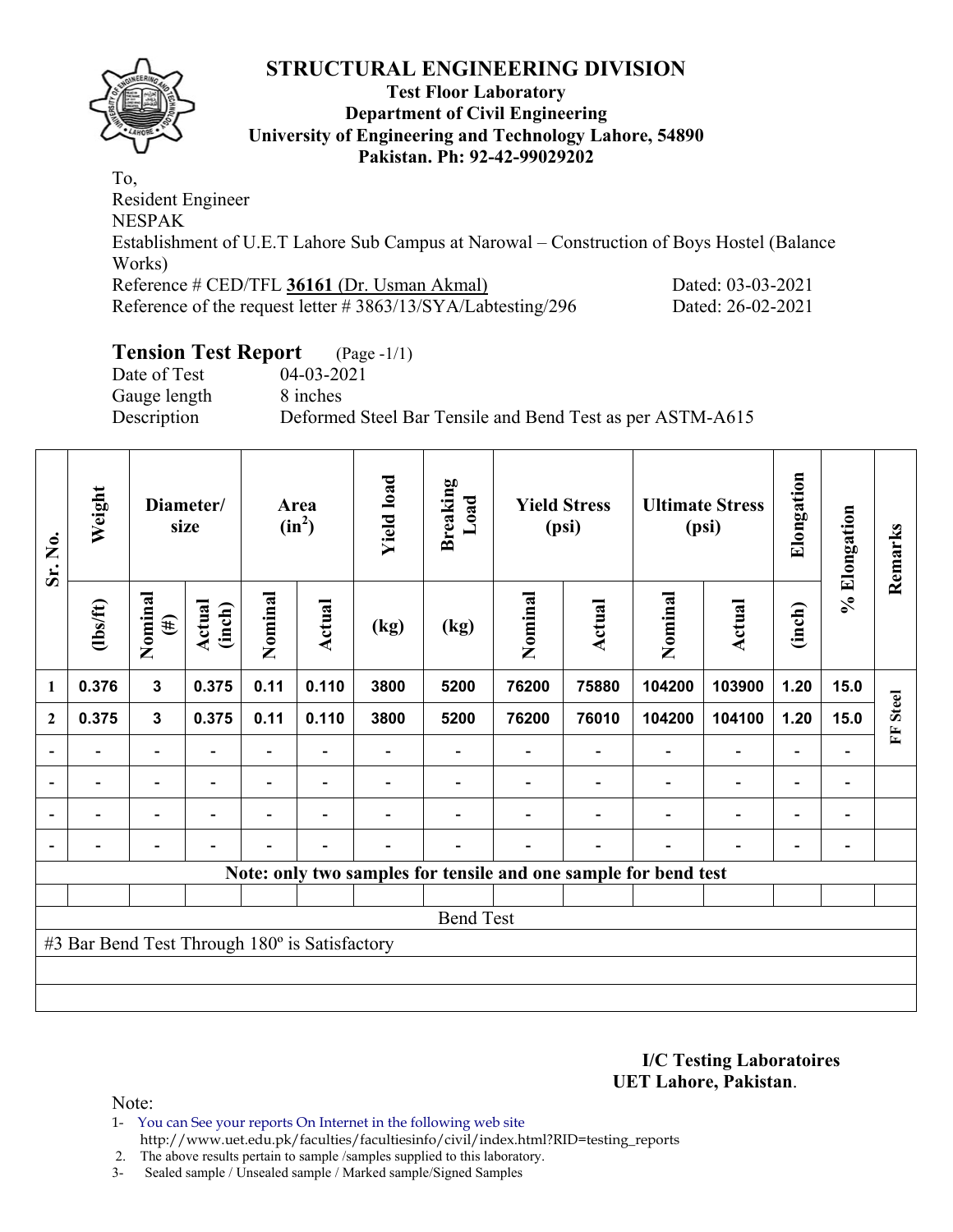

### **Test Floor Laboratory Department of Civil Engineering University of Engineering and Technology Lahore, 54890 Pakistan. Ph: 92-42-99029202**

To, Project Manager

Q-Link Property Management (Private) Limited Construction of Jasmine Grand Mall 2, Orchard Mall and Broadway Heiht-3 Bahria Orchard Lahore Reference # CED/TFL **36162** (Dr. Usman Akmal) Dated: 03-03-2021

Reference of the request letter # QL-BO-BH2-LTR-007 Dated: 26-02-2021

# **Tension Test Report** (Page -1/1)

Date of Test 04-03-2021 Gauge length 8 inches

Description Deformed Steel Bar Tensile and Bend Test as per ASTM-A615

| Sr. No.        | Weight                                        | Diameter/<br>size        |                  |                | Area<br>$(in^2)$         | <b>Yield load</b> | <b>Breaking</b><br>Load |         | <b>Yield Stress</b><br>(psi) |                                                                | <b>Ultimate Stress</b><br>(psi) | Elongation               | % Elongation                 | Remarks |
|----------------|-----------------------------------------------|--------------------------|------------------|----------------|--------------------------|-------------------|-------------------------|---------|------------------------------|----------------------------------------------------------------|---------------------------------|--------------------------|------------------------------|---------|
|                | $\frac{2}{10}$                                | Nominal<br>$(\#)$        | Actual<br>(inch) | Nominal        | <b>Actual</b>            | (kg)              | (kg)                    | Nominal | Actual                       | Nominal                                                        | Actual                          | (inch)                   |                              |         |
| $\mathbf{1}$   | 0.374                                         | $\overline{\mathbf{3}}$  | 0.374            | 0.11           | 0.110                    | 3200              | 5300                    | 64200   | 64120                        | 106200                                                         | 106200                          | 1.10                     | 13.8                         |         |
|                |                                               | $\blacksquare$           | Ē,               | -              | $\overline{a}$           |                   |                         |         |                              | $\qquad \qquad \blacksquare$                                   | $\overline{a}$                  | $\overline{a}$           |                              |         |
|                |                                               | $\overline{\phantom{0}}$ |                  | $\blacksquare$ |                          |                   |                         |         |                              |                                                                | $\overline{\phantom{0}}$        | $\blacksquare$           |                              |         |
| $\overline{a}$ | -                                             | $\overline{\phantom{0}}$ |                  |                | $\overline{\phantom{a}}$ |                   |                         |         |                              |                                                                | $\overline{\phantom{0}}$        | $\overline{\phantom{0}}$ | $\qquad \qquad \blacksquare$ |         |
| $\blacksquare$ | Ξ.                                            | $\overline{\phantom{a}}$ | $\blacksquare$   | ۳              | $\overline{\phantom{a}}$ |                   |                         |         |                              | $\blacksquare$                                                 | $\overline{\phantom{a}}$        | $\overline{\phantom{0}}$ | $\blacksquare$               |         |
|                |                                               | $\overline{\phantom{0}}$ |                  |                | $\blacksquare$           |                   |                         |         | $\overline{a}$               | $\blacksquare$                                                 | $\blacksquare$                  | $\overline{\phantom{a}}$ | $\overline{\phantom{0}}$     |         |
|                |                                               |                          |                  |                |                          |                   |                         |         |                              | Note: only one sample for tensile and one sample for bend test |                                 |                          |                              |         |
|                |                                               |                          |                  |                |                          |                   |                         |         |                              |                                                                |                                 |                          |                              |         |
|                |                                               |                          |                  |                |                          |                   | <b>Bend Test</b>        |         |                              |                                                                |                                 |                          |                              |         |
|                | #3 Bar Bend Test Through 180° is Satisfactory |                          |                  |                |                          |                   |                         |         |                              |                                                                |                                 |                          |                              |         |
|                |                                               |                          |                  |                |                          |                   |                         |         |                              |                                                                |                                 |                          |                              |         |
|                |                                               |                          |                  |                |                          |                   |                         |         |                              |                                                                |                                 |                          |                              |         |

**I/C Testing Laboratoires UET Lahore, Pakistan**.

Note:

1- You can See your reports On Internet in the following web site http://www.uet.edu.pk/faculties/facultiesinfo/civil/index.html?RID=testing\_reports

2. The above results pertain to sample /samples supplied to this laboratory.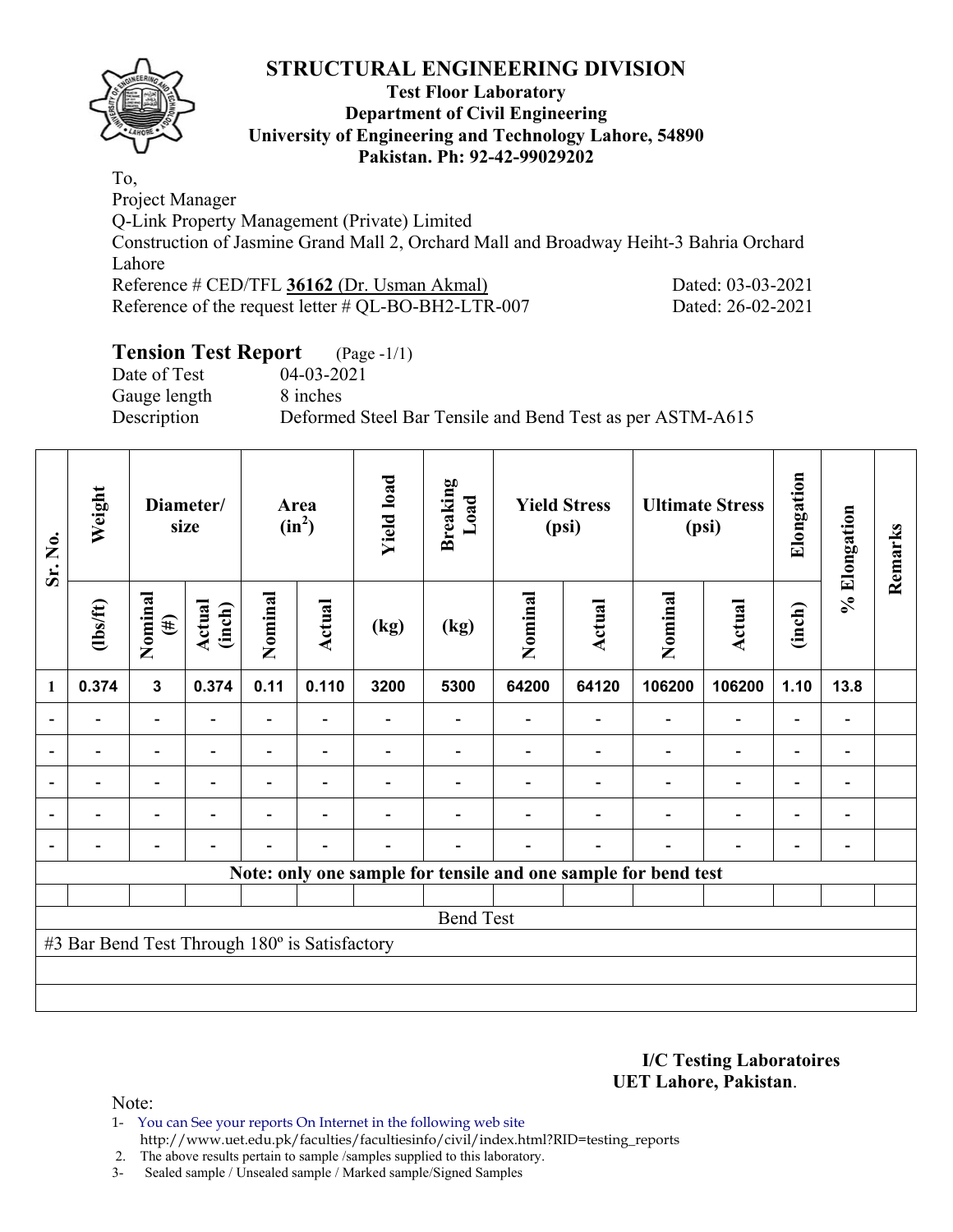

### **Test Floor Laboratory Department of Civil Engineering University of Engineering and Technology Lahore, 54890 Pakistan. Ph: 92-42-99029202**

To, M/S Vision Engineering Services Lahore

| Reference # CED/TFL 36163 (Dr. Usman Akmal) |  |  |
|---------------------------------------------|--|--|
| Reference of the request letter $\#$ Nil    |  |  |

Dated: 03-03-2021 Dated: 03-03-2021

|                | <b>Tension Test Report</b> |                          |                              | $(Page - 1/1)$    |                                        |                     |                           |                          |                          |         |
|----------------|----------------------------|--------------------------|------------------------------|-------------------|----------------------------------------|---------------------|---------------------------|--------------------------|--------------------------|---------|
|                | Date of Test               |                          | 04-03-2021                   |                   |                                        |                     |                           |                          |                          |         |
|                | Gauge length               |                          | 8 inches                     |                   |                                        |                     |                           |                          |                          |         |
|                | Description                |                          | Plain Steel Bar Tensile Test |                   |                                        |                     |                           |                          |                          |         |
| Sr.<br>No.     | Diameter/<br>size          | Reduced<br>Dia           | Reduced<br>Area              | <b>Yield load</b> | <b>Breaking</b><br>Load                | <b>Yield Stress</b> | Ultimate<br><b>Stress</b> | Elongation               | % Elongation             | Remarks |
|                | (mm)                       | (mm)                     | (mm <sup>2</sup> )           | (kg)              | (kg)                                   | (MPa)               | (MPa)                     | (inch)                   |                          |         |
| $\mathbf{1}$   | 42                         | 35.50                    | 989.798                      | 43600             | 72200                                  | 432.12              | 715.58                    | 1.30                     | 16.25                    |         |
| $\blacksquare$ | $\overline{\phantom{a}}$   |                          | $\overline{\phantom{0}}$     | $\blacksquare$    |                                        |                     | $\overline{\phantom{a}}$  | $\overline{\phantom{a}}$ | $\overline{\phantom{a}}$ |         |
|                |                            |                          | $\qquad \qquad \blacksquare$ | $\blacksquare$    |                                        |                     | $\blacksquare$            | $\blacksquare$           |                          |         |
|                |                            |                          |                              |                   |                                        |                     |                           |                          |                          |         |
|                |                            |                          |                              |                   |                                        |                     |                           |                          |                          |         |
|                |                            |                          |                              |                   |                                        |                     | $\overline{\phantom{a}}$  | $\overline{\phantom{a}}$ |                          |         |
|                |                            |                          |                              |                   | Note: only one sample for tensile test |                     |                           |                          |                          |         |
|                |                            | $\overline{\phantom{0}}$ | $\overline{\phantom{a}}$     |                   |                                        |                     |                           |                          |                          |         |
|                |                            |                          |                              |                   | <b>Bend Test</b>                       |                     |                           |                          |                          |         |
|                |                            |                          |                              |                   |                                        |                     |                           |                          |                          |         |
|                |                            |                          |                              |                   |                                        |                     |                           |                          |                          |         |
|                |                            |                          |                              |                   |                                        |                     |                           |                          |                          |         |

**I/C Testing Laboratoires UET Lahore, Pakistan**.

Note:

1- You can See your reports On Internet in the following web site http://www.uet.edu.pk/faculties/facultiesinfo/civil/index.html?RID=testing\_reports

2. The above results pertain to sample /samples supplied to this laboratory.<br>3- Sealed sample / Unsealed sample / Marked sample/Signed Samples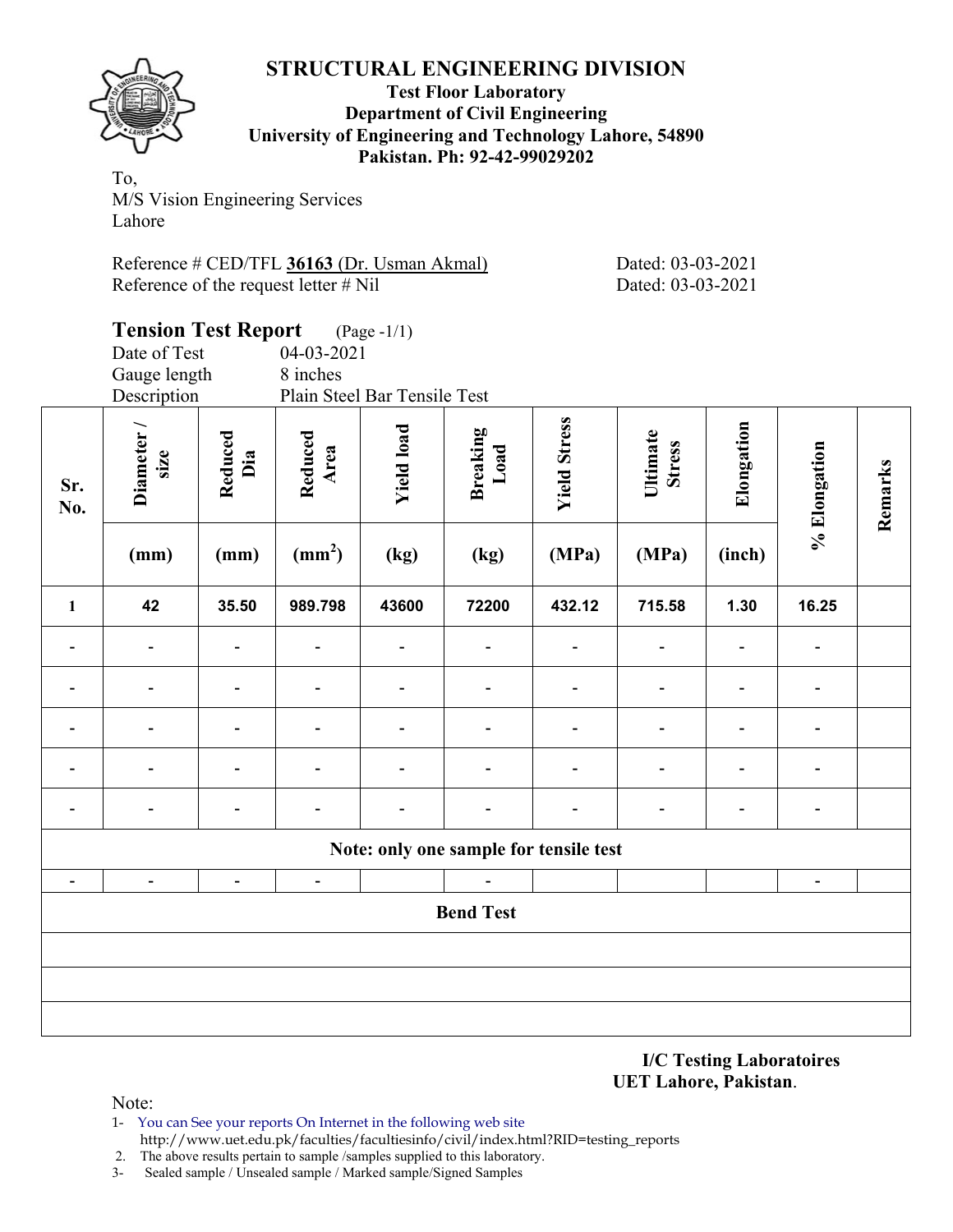

### **Test Floor Laboratory Department of Civil Engineering University of Engineering and Technology Lahore, 54890 Pakistan. Ph: 92-42-99029202**

To, Project Engineer NETRACON Technologies (Pvt) Ltd Design, Manufacture, Supply, Installation, Testing and Commission of Plant for 500 / 220 / 132 kV Faisalabad West Substation Reference # CED/TFL **36164** (Dr. Qasim Khan) Dated: 03-03-2021 Reference of the request letter # NTT-HO/FSDW-GS/045 Dated: 03-03-2021

# **Tension Test Report** (Page -1/1)

Date of Test 04-03-2021 Gauge length 8 inches

Description Deformed Steel Bar Tensile and Bend Test as per ASTM-A615

| Sr. No.      | Weight                                        |                          | Diameter/<br>size |         | Area<br>$(in^2)$ | <b>Yield load</b> | <b>Breaking</b><br>Load |         | <b>Yield Stress</b><br>(psi)                                         |         | <b>Ultimate Stress</b><br>(psi) | Elongation | % Elongation | Remarks                |
|--------------|-----------------------------------------------|--------------------------|-------------------|---------|------------------|-------------------|-------------------------|---------|----------------------------------------------------------------------|---------|---------------------------------|------------|--------------|------------------------|
|              | $\frac{2}{10}$                                | Nominal<br>$(\#)$        | Actual<br>(inch)  | Nominal | Actual           | (kg)              | (kg)                    | Nominal | Actual                                                               | Nominal | <b>Actual</b>                   | (inch)     |              |                        |
| 1            | 0.369                                         | $\mathbf{3}$             | 0.372             | 0.11    | 0.108            | 3500              | 4900                    | 70200   | 71140                                                                | 98200   | 99600                           | 1.10       | 13.8         |                        |
| $\mathbf{2}$ | 0.371                                         | $\mathbf{3}$             | 0.373             | 0.11    | 0.109            | 3400              | 4700                    | 68200   | 68700                                                                | 94200   | 95000                           | 1.30       | 16.3         | Kamran<br><b>Steel</b> |
| 3            | 0.370                                         | $\mathbf{3}$             | 0.372             | 0.11    | 0.109            | 3400              | 4700                    | 68200   | 68930                                                                | 94200   | 95300                           | 1.20       | 15.0         |                        |
|              |                                               | $\overline{\phantom{0}}$ |                   |         |                  |                   |                         |         |                                                                      |         |                                 |            |              |                        |
|              |                                               |                          |                   |         |                  |                   |                         |         |                                                                      |         |                                 |            |              |                        |
|              |                                               |                          |                   |         |                  |                   |                         |         |                                                                      |         |                                 |            |              |                        |
|              |                                               |                          |                   |         |                  |                   |                         |         | Note: only three samples for tensile and three samples for bend test |         |                                 |            |              |                        |
|              |                                               |                          |                   |         |                  |                   |                         |         |                                                                      |         |                                 |            |              |                        |
|              |                                               |                          |                   |         |                  |                   | <b>Bend Test</b>        |         |                                                                      |         |                                 |            |              |                        |
|              | #3 Bar Bend Test Through 180° is Satisfactory |                          |                   |         |                  |                   |                         |         |                                                                      |         |                                 |            |              |                        |
|              | #3 Bar Bend Test Through 180° is Satisfactory |                          |                   |         |                  |                   |                         |         |                                                                      |         |                                 |            |              |                        |
|              | #3 Bar Bend Test Through 180° is Satisfactory |                          |                   |         |                  |                   |                         |         |                                                                      |         |                                 |            |              |                        |

Witness by Sohaib Ali (Sub Engr. NESPAK)

#### **I/C Testing Laboratoires UET Lahore, Pakistan**.

Note:

1- You can See your reports On Internet in the following web site http://www.uet.edu.pk/faculties/facultiesinfo/civil/index.html?RID=testing\_reports

2. The above results pertain to sample /samples supplied to this laboratory.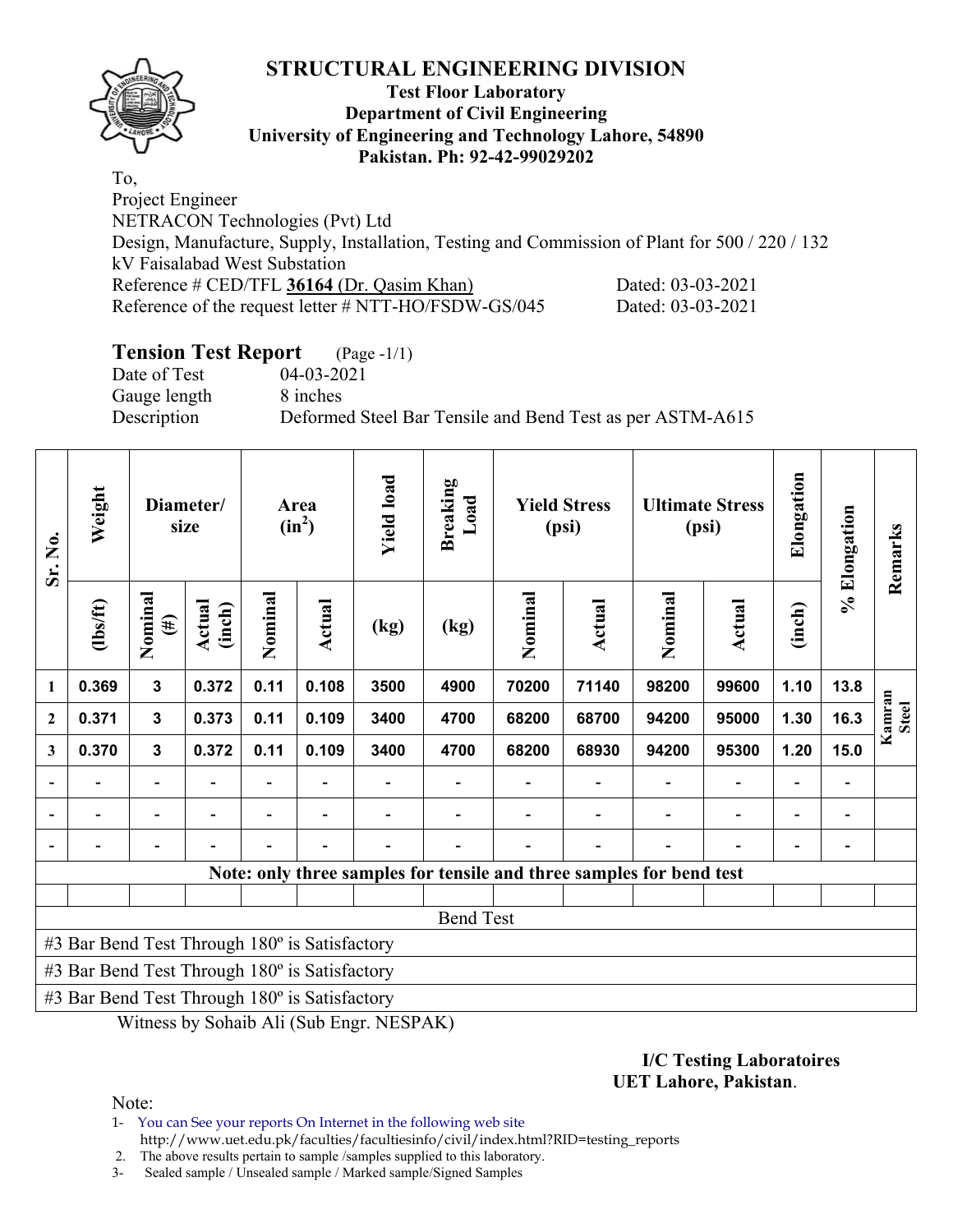

**Sr. No.** 

### **Test Floor Laboratory Department of Civil Engineering University of Engineering and Technology Lahore, 54890 Pakistan. Ph: 92-42-99029202**

To, Sub Divisional Officer Buildings Sub Division Depalpur (Re-Construction of Dilapidated School Building at Govt: Gils High School Hujra Shah Muqeem Tehsil Depalpur District Okara)

Reference # CED/TFL 36165 (Dr. Usman Akmal) Dated: 03-03-2021 Reference of the request letter # 155/D/SDO(B) Dated: 26-02-2021

|                          |                |                | <b>Tension Test Report</b>         |         |                  | $(Page - 1/1)$                                      |                         |         |                              |                                                                 |        |                |                              |                           |
|--------------------------|----------------|----------------|------------------------------------|---------|------------------|-----------------------------------------------------|-------------------------|---------|------------------------------|-----------------------------------------------------------------|--------|----------------|------------------------------|---------------------------|
|                          |                | Date of Test   |                                    |         | 04-03-2021       |                                                     |                         |         |                              |                                                                 |        |                |                              |                           |
|                          |                | Gauge length   |                                    |         | 8 inches         |                                                     |                         |         |                              |                                                                 |        |                |                              |                           |
|                          |                | Description    |                                    |         |                  |                                                     |                         |         |                              | Deformed Steel Bar Tensile and Bend Test as per ASTM-A615       |        |                |                              |                           |
| Sr. No.                  | Weight         |                | Diameter/<br><b>Size</b><br>(inch) |         | Area<br>$(in^2)$ | <b>Yield load</b>                                   | <b>Breaking</b><br>Load |         | <b>Yield Stress</b><br>(psi) | <b>Ultimate Stress</b><br>(psi)                                 |        | Elongation     | % Elongation                 | Remarks                   |
|                          | $\frac{2}{10}$ | Nominal        | Actual                             | Nominal | <b>Actual</b>    | (kg)                                                | (kg)                    | Nominal | Actual                       | Nominal                                                         | Actual | (inch)         |                              |                           |
| $\mathbf{1}$             | 0.366          | 3/8            | 0.370                              | 0.11    | 0.107            | 4700                                                | 6200                    | 94200   | 96380                        | 124300                                                          | 127200 | 0.70           | 8.8                          |                           |
| $\mathbf 2$              | 0.361          | 3/8            | 0.368                              | 0.11    | 0.106            | 4600                                                | 6200                    | 92200   | 95490                        | 124300                                                          | 128700 | 0.70           | 8.8                          | Ismamabad<br><b>Steel</b> |
| $\overline{\phantom{a}}$ |                |                |                                    |         |                  |                                                     |                         |         |                              |                                                                 |        |                |                              |                           |
| $\overline{\phantom{a}}$ |                |                |                                    |         |                  |                                                     |                         |         |                              |                                                                 |        | $\blacksquare$ | $\blacksquare$               |                           |
| $\overline{\phantom{a}}$ |                |                |                                    |         |                  |                                                     |                         |         |                              |                                                                 |        | ۰              |                              |                           |
| $\overline{\phantom{a}}$ |                | $\blacksquare$ |                                    |         |                  |                                                     |                         |         |                              |                                                                 |        | $\blacksquare$ | $\qquad \qquad \blacksquare$ |                           |
|                          |                |                |                                    |         |                  |                                                     |                         |         |                              | Note: only two samples for tensile and one sample for bend test |        |                |                              |                           |
|                          |                |                |                                    |         |                  |                                                     |                         |         |                              |                                                                 |        |                |                              |                           |
|                          |                |                |                                    |         |                  |                                                     | <b>Bend Test</b>        |         |                              |                                                                 |        |                |                              |                           |
|                          |                |                |                                    |         |                  | 3/8" Dia Bar Bend Test Through 180° is Satisfactory |                         |         |                              |                                                                 |        |                |                              |                           |

**I/C Testing Laboratoires UET Lahore, Pakistan**.

Note:

- 1- You can See your reports On Internet in the following web site http://www.uet.edu.pk/faculties/facultiesinfo/civil/index.html?RID=testing\_reports
- 2. The above results pertain to sample /samples supplied to this laboratory.
- 3- Sealed sample / Unsealed sample / Marked sample/Signed Samples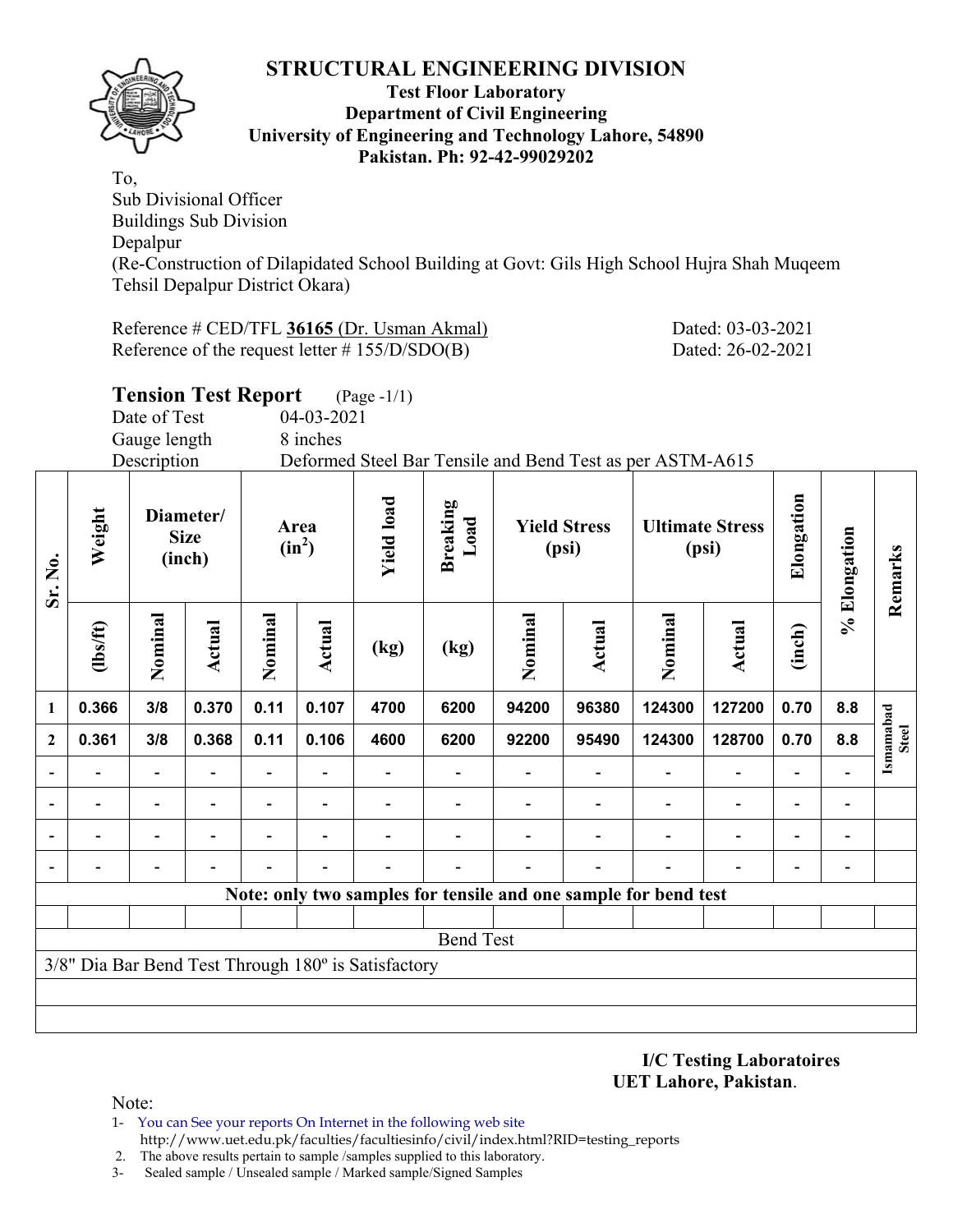

### **Test Floor Laboratory Department of Civil Engineering University of Engineering and Technology Lahore, 54890 Pakistan. Ph: 92-42-99029202**

To, M/S CM Engineering (Pvt) Ltd Lahore (CMPAK Project Site ID: 52975, 52908, 52933, 52970, 52962)

Reference # CED/TFL **36166** (Dr. Usman Akmal) Dated: 03-03-2021 Reference of the request letter # CME/Steel/CMPAK/347 Dated: 22-02-2021

## **Tension Test Report** (Page -1/1)

Date of Test 04-03-2021 Gauge length 8 inches

Description Deformed Steel Bar Tensile and Bend Test as per ASTM-A615

| Sr. No.                                                         | Weight                   | Diameter/<br><b>Size</b><br>(mm) |                | Area<br>$(in^2)$ |                          | <b>Yield load</b> | <b>Breaking</b><br>Load | <b>Yield Stress</b><br>(psi) |        | <b>Ultimate Stress</b><br>(psi) |                          | Elongation               | % Elongation                 | Remarks |
|-----------------------------------------------------------------|--------------------------|----------------------------------|----------------|------------------|--------------------------|-------------------|-------------------------|------------------------------|--------|---------------------------------|--------------------------|--------------------------|------------------------------|---------|
|                                                                 | (1bs/ft)                 | Nominal                          | Actual         | Nominal          | <b>Actual</b>            | (kg)              | (kg)                    | Nominal                      | Actual | Nominal                         | Actual                   | (inch)                   |                              |         |
| 1                                                               | 0.368                    | 10                               | 9.43           | 0.12             | 0.108                    | 3100              | 4800                    | 56952                        | 63170  | 88184                           | 97800                    | 1.20                     | 15.0                         |         |
| $\mathbf{2}$                                                    | 0.363                    | 10                               | 9.37           | 0.12             | 0.107                    | 3000              | 4800                    | 55115                        | 61900  | 88184                           | 99100                    | 1.20                     | 15.0                         |         |
|                                                                 |                          | -                                |                |                  |                          |                   |                         |                              |        |                                 |                          |                          | -                            |         |
| $\overline{a}$                                                  |                          | $\overline{\phantom{0}}$         |                |                  | $\overline{\phantom{0}}$ |                   |                         |                              |        |                                 |                          |                          | $\qquad \qquad \blacksquare$ |         |
| $\blacksquare$                                                  | $\overline{\phantom{a}}$ | -                                | $\blacksquare$ | $\blacksquare$   | ۰                        |                   |                         |                              |        |                                 | $\overline{\phantom{a}}$ | $\blacksquare$           | $\overline{\phantom{a}}$     |         |
| $\blacksquare$                                                  | -                        | -                                |                |                  |                          |                   |                         |                              |        |                                 | $\overline{\phantom{0}}$ | $\overline{\phantom{0}}$ | -                            |         |
| Note: only two samples for tensile and one sample for bend test |                          |                                  |                |                  |                          |                   |                         |                              |        |                                 |                          |                          |                              |         |
|                                                                 |                          |                                  |                |                  |                          |                   |                         |                              |        |                                 |                          |                          |                              |         |
| <b>Bend Test</b>                                                |                          |                                  |                |                  |                          |                   |                         |                              |        |                                 |                          |                          |                              |         |
| 10mm Dia Bar Bend Test Through 180° is Satisfactory             |                          |                                  |                |                  |                          |                   |                         |                              |        |                                 |                          |                          |                              |         |
|                                                                 |                          |                                  |                |                  |                          |                   |                         |                              |        |                                 |                          |                          |                              |         |
|                                                                 |                          |                                  |                |                  |                          |                   |                         |                              |        |                                 |                          |                          |                              |         |

**I/C Testing Laboratoires UET Lahore, Pakistan**.

Note:

- 1- You can See your reports On Internet in the following web site http://www.uet.edu.pk/faculties/facultiesinfo/civil/index.html?RID=testing\_reports
- 2. The above results pertain to sample /samples supplied to this laboratory.
- 3- Sealed sample / Unsealed sample / Marked sample/Signed Samples